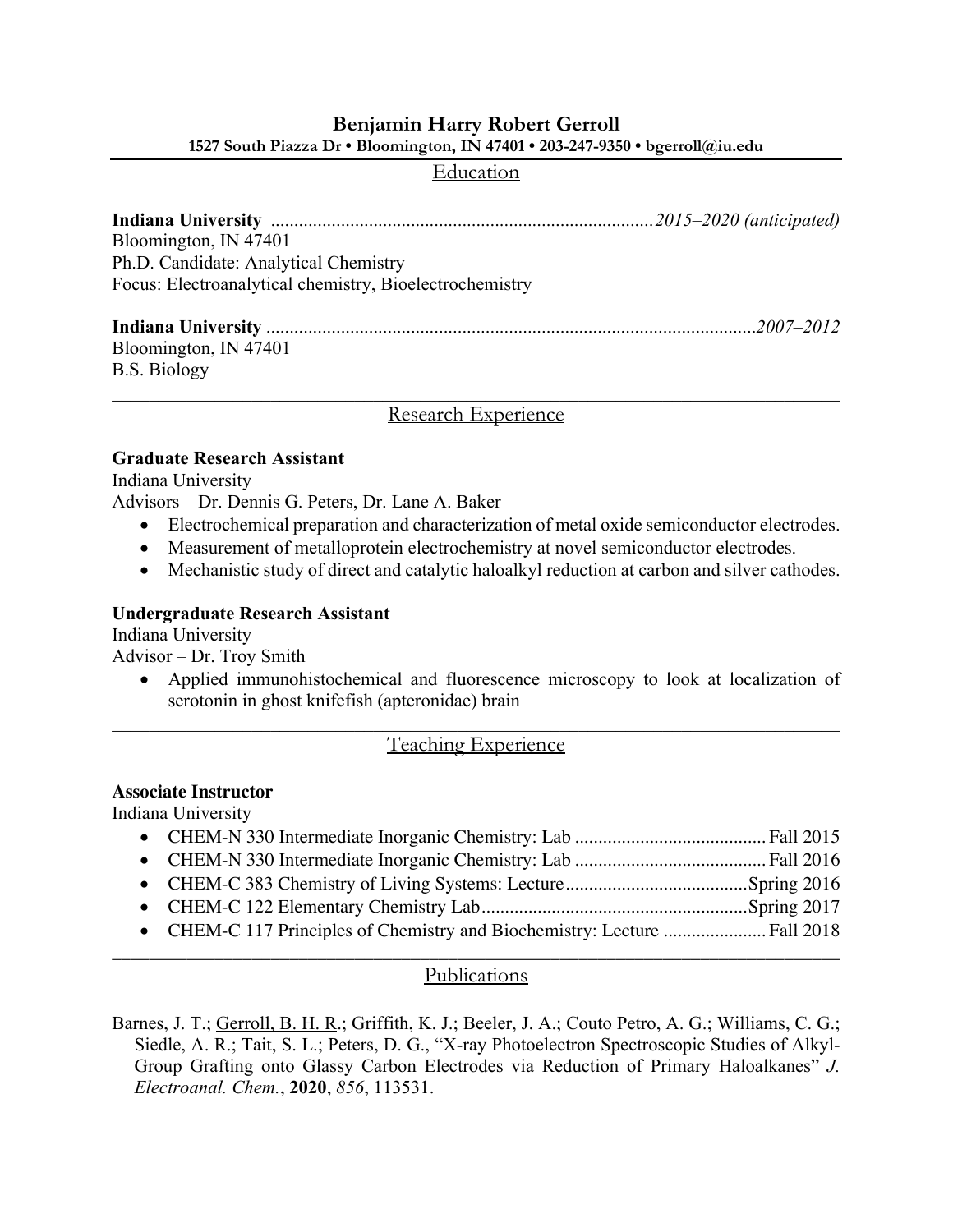- Gerroll, B. H. R., Bird, S. P., Martin, E. T., Mubarak, M. S., Peters, D. G., "Cyclohexyl Bromide and Iodide: Direct Reduction at Vitreous Carbon Cathodes together with Nickel(I) Salen- and Cobalt(I) salen-Catalyzed Reductions in Dimethylformamide" *ChemElectroChem*., **2018**, *5*, 902–910.
- AlDamen, M. A., Al-hunaiti, A., Eronen, A., Mubarak, M. S., Gerroll, B. H. R., Peters, D. G., "Na<sub>14</sub>[ $(H_2P_4W_6O_{34})_2Co_2Na_2(H_2O)_2$ ]·26H<sub>2</sub>O: A New, Carbon-Free, Polyoxometalate Catalyst for Water Oxidation" *J. Clust. Sci.* **2017**, *28*, 3087–3101.
- Wagoner, E. R., Baumberger, C. P., Gerroll, B. H. R., Peters, D. G., "Catalytic reduction of 1,2,5,6,9,10-hexabromocyclododecane by nickel(I) salen electrogenerated at vitreous carbon cathodes in dimethylformamide" *Elecrochim. Acta.* **2014**, *132,* 545–550.

## Conferences and Presentations

## **Oral Presentations**

ECS Meeting Dallas, TX May 2019. Benjamin H. R. Gerroll, Dennis G. Peters "Protein Film, and Diffusion-Controlled Voltammetry of Hemeproteins on a Single Surface"

ECS Meeting New Orleans, LA 2017. Benjamin H. R. Gerroll, Dennis G. Peters "Electrodeposited Cadmium Oxide Semiconductor Electrodes for Protein Redox Characterization"

ECS Meeting Chicago, IL 2015. Benjamin H. R. Gerroll, Dennis G. Peters "Electrochemical Reduction of 2,2',6,6'-Tetrabromobisphenol A at Silver Cathodes in Dimethylformamide"

### **Poster Presentations**

Turkey Run Analytical Conference Marshall, IN 2016. Benjamin H. R. Gerroll, Dennis G. Peters "Electrodeposited Cadmium Oxide Semiconductors for Protein Redox Characterization"

Turkey Run Analytical Conference Marshall, IN 2014. Benjamin H. R. Gerroll, Dennis G. Peters "Electrochemical Behavior of 1,2,3-Trichloro-5-((4-chlorophenyl)sulfonyl)benzene (Tetradifon) at Carbon Cathodes"

Brominated Flame Retardant Conference Indianapolis, IN 2014. Benjamin H. R. Gerroll, Dennis G. Peters. "Electrochemical Reduction of 2,2',6,6'-Tetrabromobisphenol A"

## $\mathcal{L}_\mathcal{L} = \mathcal{L}_\mathcal{L} = \mathcal{L}_\mathcal{L} = \mathcal{L}_\mathcal{L} = \mathcal{L}_\mathcal{L} = \mathcal{L}_\mathcal{L} = \mathcal{L}_\mathcal{L} = \mathcal{L}_\mathcal{L} = \mathcal{L}_\mathcal{L} = \mathcal{L}_\mathcal{L} = \mathcal{L}_\mathcal{L} = \mathcal{L}_\mathcal{L} = \mathcal{L}_\mathcal{L} = \mathcal{L}_\mathcal{L} = \mathcal{L}_\mathcal{L} = \mathcal{L}_\mathcal{L} = \mathcal{L}_\mathcal{L}$ Undergraduate Students Mentored

### **Michael Pence**

| Project: |  |
|----------|--|

• Electrochemically induced halogen rearrangement

### **Josh Beeler**

|--|--|--|